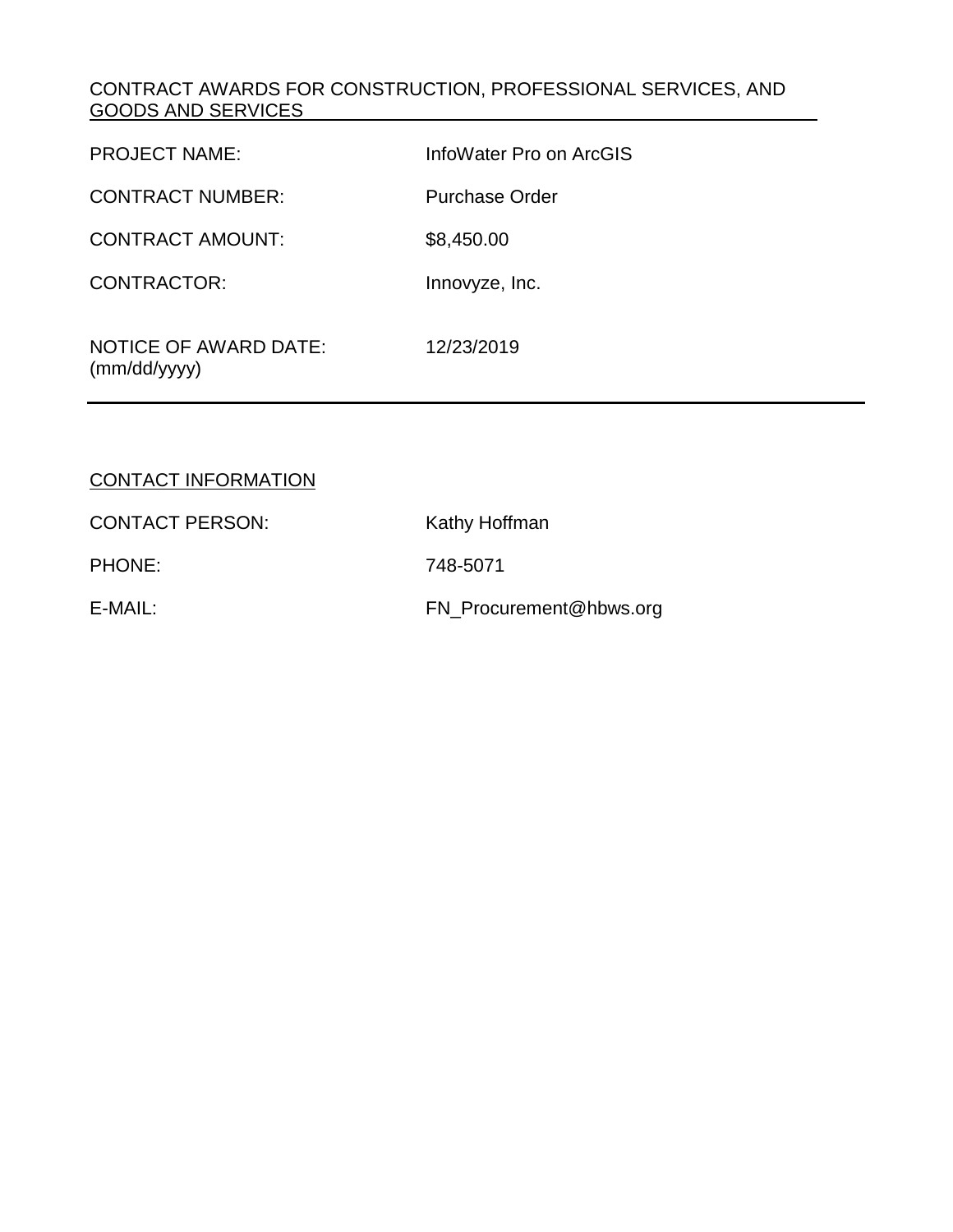| R43500/BASK02                    |                                       |                                                                                                        |               |         |            |         |                                                        |           |                                                                |                            | 8/27/2019<br>Page - |    |
|----------------------------------|---------------------------------------|--------------------------------------------------------------------------------------------------------|---------------|---------|------------|---------|--------------------------------------------------------|-----------|----------------------------------------------------------------|----------------------------|---------------------|----|
|                                  |                                       |                                                                                                        |               |         |            |         |                                                        |           | Order Number                                                   |                            | 224436 000          |    |
|                                  |                                       |                                                                                                        |               |         |            |         |                                                        |           | Branch/Plant                                                   |                            | 5835                |    |
| Shipped From                     |                                       | INNOVYZE, INC.<br>6720 SW MACADAM AVENUE, SUITE 150<br>PORTLAND OR 97219                               |               |         |            | Ship To | <b>BOARD OF WATER SUPPLY</b><br>HONOLULU HI 96843-0001 |           | CITY & COUNTY OF HONOLULU<br><b>630 SOUTH BERETANIA STREET</b> |                            |                     |    |
|                                  |                                       |                                                                                                        |               |         |            |         |                                                        |           |                                                                |                            |                     |    |
| Ordered<br>Requested<br>Delivery | 8/27/2019<br>8/27/2019                | Freight<br>Order Taken By                                                                              | Currency Code |         | <b>USD</b> |         |                                                        |           | <b>Base Currency</b>                                           | <b>USD</b>                 |                     |    |
| Quotation# 190866606             |                                       | Approved for Sole Source Procurement pursuant to Section 3-122-81, No. 4, Hawaii Administrative Rules. |               |         |            |         |                                                        |           |                                                                |                            |                     |    |
| Rev                              |                                       | Description                                                                                            |               | Ordered | <b>UOM</b> |         | Unit Price                                             | PU        | <b>Extended Price</b>                                          | Request                    | Order No            | Тy |
| Line<br>1:000                    | 0 Innovyze<br>InfoWater Pro on ArcGIS | /Supplier Item                                                                                         |               |         | EA         |         | .0000 EA                                               | <b>UM</b> |                                                                | Date<br>8,450.00 8/27/2019 | 00132669 OR         |    |
|                                  |                                       |                                                                                                        |               |         |            |         | Total Order                                            |           | 8,450.00                                                       |                            |                     |    |

 $\zeta(\mathbf{a})$  .

 $\sim 10^{-10}$ 

APPROVED:<br>Manager and Chief Engineer My Kit 19 ے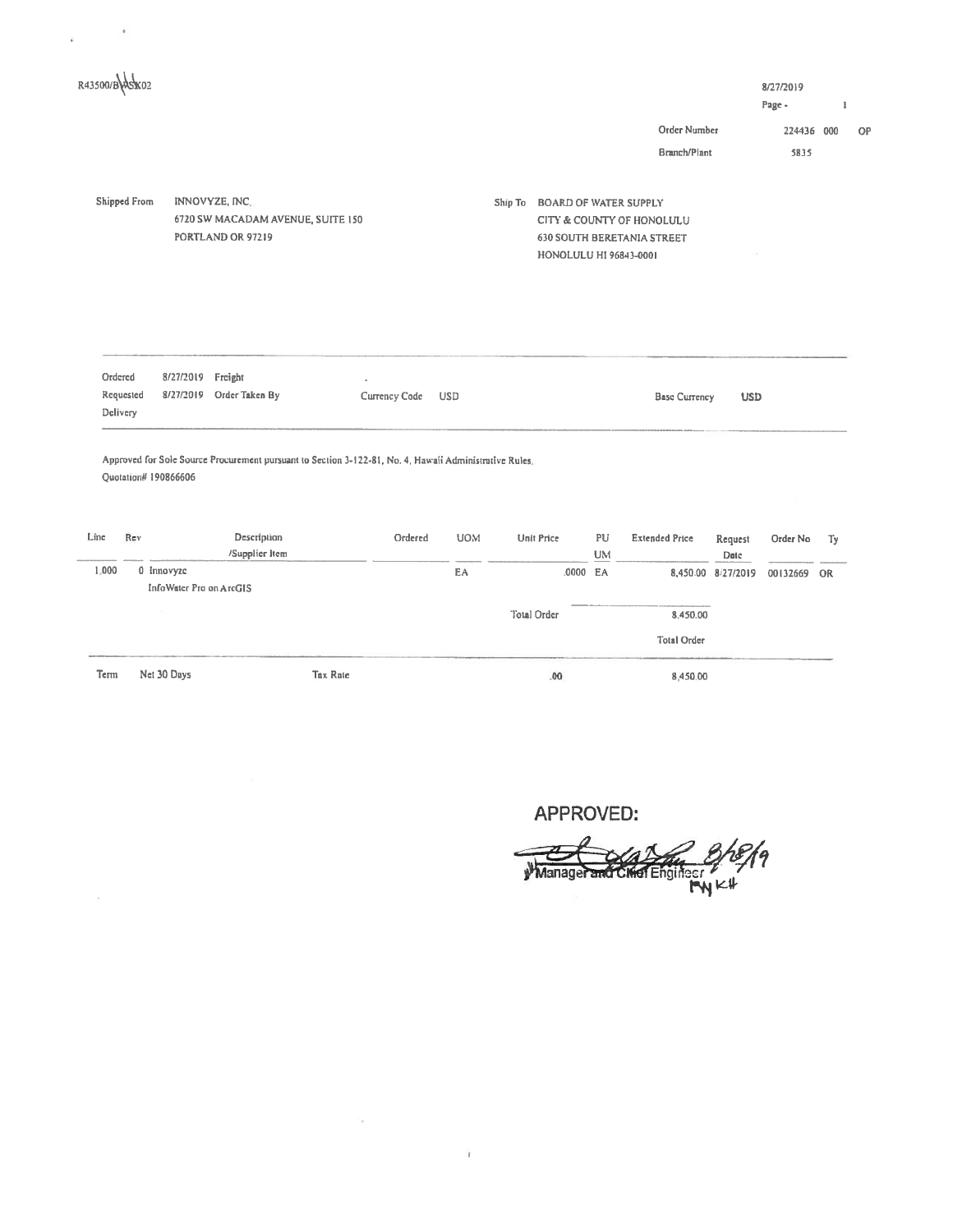# Inovyze

August 23, 2019

Ms. Lyann Okada, P.E. Manager, Information Technology Division Board of Water Supply 630 So. Beretania Street Honolulu, HI 96843

Re: InfoAsset Planner

Dear Ms. Okada:

This letter is to inform you that Innovyze is the sole and exclusive developer, owner, and distributor of the lnfoWater Pro for ArcGIS Pro Software Packages. No one else is allowed to sell this software as we are the solesource for manufacturing and distributing the software. We maintain exclusive rights to sell our software and we have no distributors. In addition, we retain sole rights to provide annual maintenance (Annual Subscription Program).

If you have any questions, you can reach out to me at (913) 383-2086.

Sincerely,

wand Paul Hsiung

Regional Sales Manager



www.innovyze.com

IflflOVVZB Inc. Corporate Headquarters<br>6720 SW Macadam Avenue, 6720 SW Macadam Avenue, 605 East Huntington Drive, 370 Interlocken Boulevard, 300 Suite 30 Suite 150 Suite 205 Suite 630 U5A USA USA

P: +1 <sup>888</sup> <sup>554</sup> <sup>5022</sup> P: 1 <sup>626</sup> <sup>568</sup> <sup>6868</sup>

Portland, Oregon 97219 Monrovia, California 91016 Broomfield, Colorado 80021<br>USA USA USA USA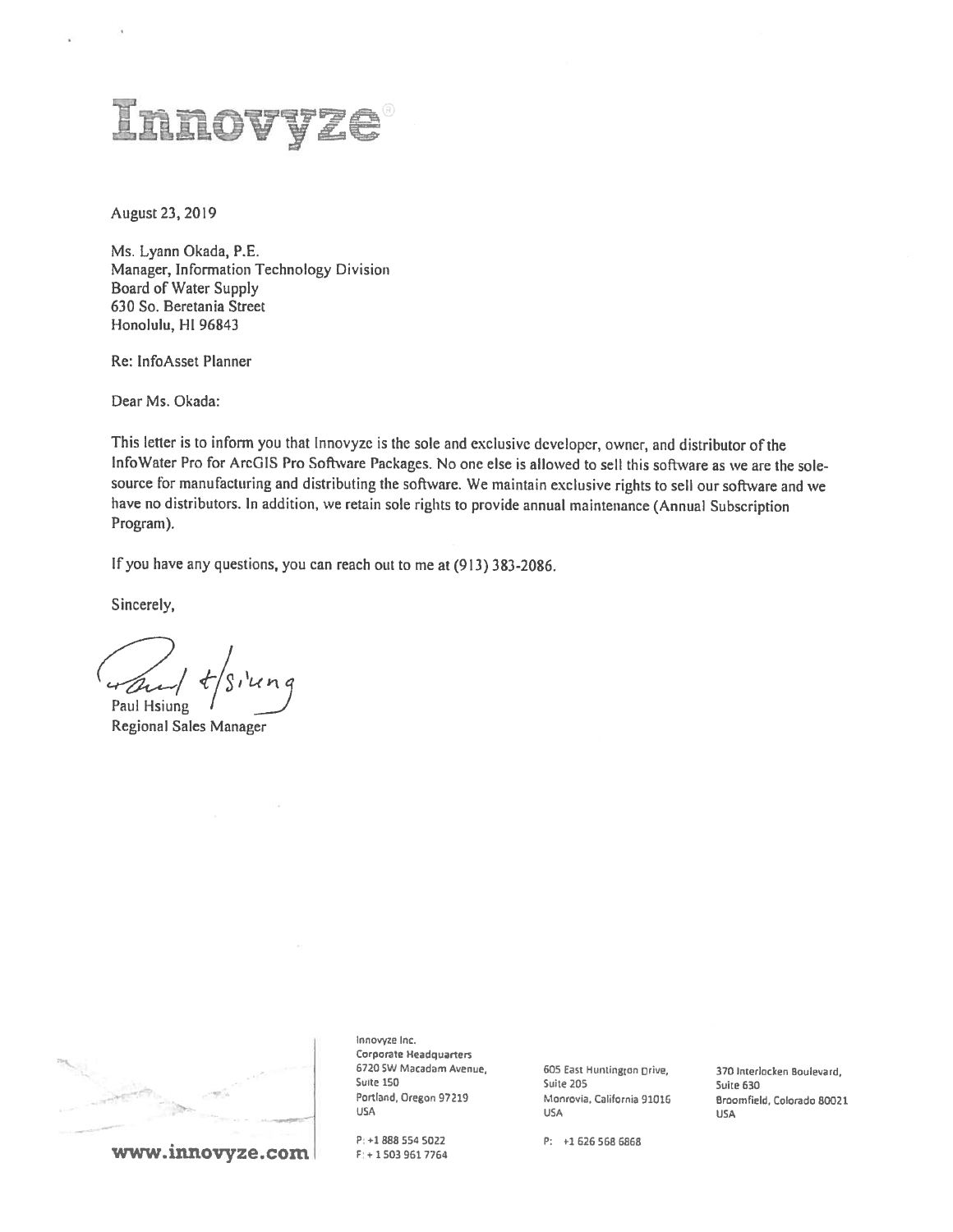# Innovyze<sup>.</sup>

Paul Hsiung

6720 SW Macadam Ave., Suite 150 Portland, OR 97219 P: 1888 554 5022 sales-americas@innovyze.com

# Quotation #190866606

Date of Quote: 14 August 2019 SHIP TO Honolulu Board of Water Supply 630 5 Beretania St Honolulu, HI 96843-0001 P: (808) 748-5255 BILL TO Honolulu Board of Water Supply Ann Wong 630 So. Beretania Street Honolulu, HI 96843 Your Account Team: Kevin Milbert P: (808) 748-5448 awong@ hbws.org

Innovyze License Agreement stipulates that licenses are not transferrable and must be used at the location for which they are purchased.

C C

| $Q_{\rm IV}$ | Product                                                                                                                                                                                                                                                                                                                                                                                                                                                                                                                         | Unit Price                   | <b>Total Amount</b> |
|--------------|---------------------------------------------------------------------------------------------------------------------------------------------------------------------------------------------------------------------------------------------------------------------------------------------------------------------------------------------------------------------------------------------------------------------------------------------------------------------------------------------------------------------------------|------------------------------|---------------------|
|              | InfoWater Pro on ArcGIS Pro Platform for modeling Unlimited Links<br>Credit for trade-in license toward new license<br>ArcGIS Pro license is required. Replace Serial Number: IWR015UNL03-F000228<br>Includes hydraulic calibrator, water quality calibrator, demand allocator, designer,<br>protector, scheduler, skeletonizer, valve criticality, Pump System Analyst, Pipe Break<br>Analyses, NetView, Leakage Detection Manager, Pressure Zone Manager, Sensor<br>Location Manager, and Sustainability modeling extensions. | \$30,600.00<br>$-522,772.52$ | \$7,827.48          |
|              | Annual InfoCare for InfoWater Pro Floating (Unlimited Links)<br>Pro-rated InfoCare<br>Pro-roated first year InfoCare through Feb. 14, 2020.                                                                                                                                                                                                                                                                                                                                                                                     | \$6,120.00<br>$-55,866.63$   | \$253.37            |
|              | Order No. 32 669 OF                                                                                                                                                                                                                                                                                                                                                                                                                                                                                                             | Tax                          |                     |
|              | Supplier No. 12010                                                                                                                                                                                                                                                                                                                                                                                                                                                                                                              | <b>FREIGHT/HANDLING</b>      |                     |
|              | P, O, No.<br>Reg. Doc. No.                                                                                                                                                                                                                                                                                                                                                                                                                                                                                                      | <b>TOTAL (U.S. Dollars)</b>  | \$8,080.85          |

Quotation #190866606 is valid through: 13 September 2019  $\leq \leq/5$ . 425.<br>METHOD OF PAYMENT (Choose One)  $(1+\lambda x)$ 

 $(+\text{tx})$ 

METHOD OF PAYMENT (Choose One)  $\square$  Signed Authorization (see below)

Purchase Order No: (Terms <sup>=</sup> 30 days)

Check No: Date Mailed:

Make checks payable to lnnovyze, Inc.

FEDERAL TAX ID: 59-3169325

I Agree to the Terms of this Quote  $\Box y$  and Head (Please print Name of authorized Manager) (Signature of authorized Manager) (Date)

Tax has been estimated per your local regulations. Customer remains responsible for all taxes imposed by local regulations associated with this transaction. If your business is tax exempt, please forward your exemption certificate. Please see our website at littp //www.innovy.e.com/support for a description of our Maintenance and Support Program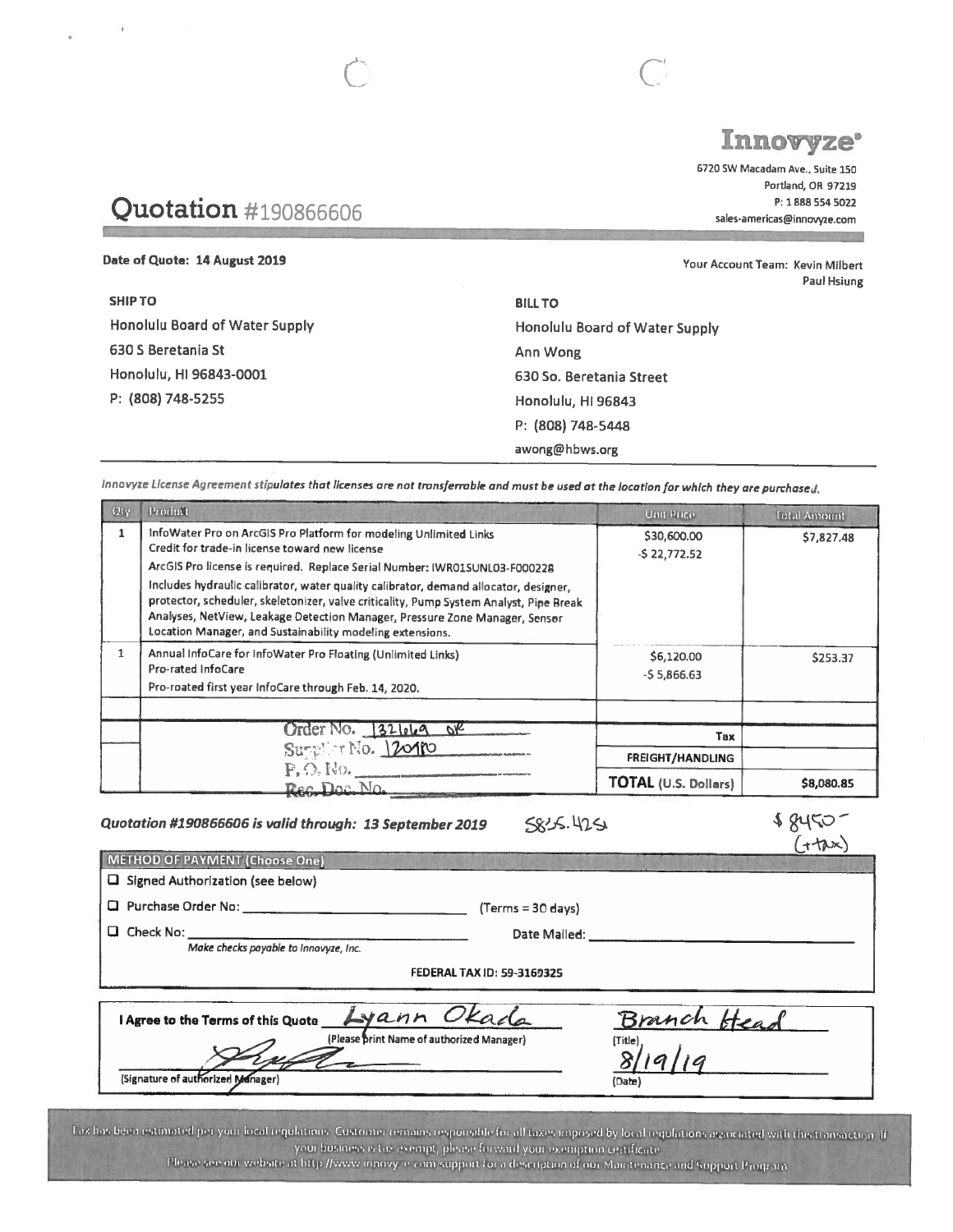

### STATE OF HAWAII STATE PROCUREMENT OFFICE

# CERTIFICATE OF VENDOR COMPLIANCE

This document presents the compliance status of the vendor identified below on the issue date with respect to certificates required<br>from the Hawaii Department of Taxation (DOTAX), the Internal Revenue Service, the Hawaii D Relations (DLIR), and the Hawaii Department of Commerce and Consumer Affairs

| <b>Vendor Name:</b> | <b>Innovyze Inc</b> |  |
|---------------------|---------------------|--|
|                     |                     |  |
|                     |                     |  |

- DBAfftade Name: Innovyze Inc
- Issue Date: 0812712019
- Status: Compliant

| Hawaii Tax#:       |                |
|--------------------|----------------|
| New Hawaii Tax#:   | GE111209779201 |
| FEIN/SSN#:         | XX-XXX9325     |
| UI#:               | No record      |
| <b>DCCA FILE#:</b> |                |

### Status of Compliance for this Vendor on issue date:

| Form         | Department(s)                                          | <b>Status</b> |
|--------------|--------------------------------------------------------|---------------|
| $A - 6$      | Hawaii Department of Taxation                          | Compliant     |
|              | Internal Revenue Service (Compliant for Gov. Contract) | Compliant     |
| COGS         | Hawaii Department of Commerce & Consumer Affairs       | Exempt        |
| <b>LIR27</b> | Hawaii Department of Labor & Industrial Relations      | Compliant     |

### Status Legend:

| <b>Status</b> | <b>Description</b>                                                                                                              |
|---------------|---------------------------------------------------------------------------------------------------------------------------------|
| Exempt        | The entity is exempt from this requirement                                                                                      |
| Compliant     | The entity is compliant with this requirement or the entity is in agreement with agency and actively working towards compliance |
| Pending       | The entity is compliant with DLIR requirement                                                                                   |
| Submitted     | The entity has applied for the certificate but it is awaiting approval                                                          |
| Not Compliant | The entity is not in compliance with the requirement and should contact the issuing agency for more information                 |